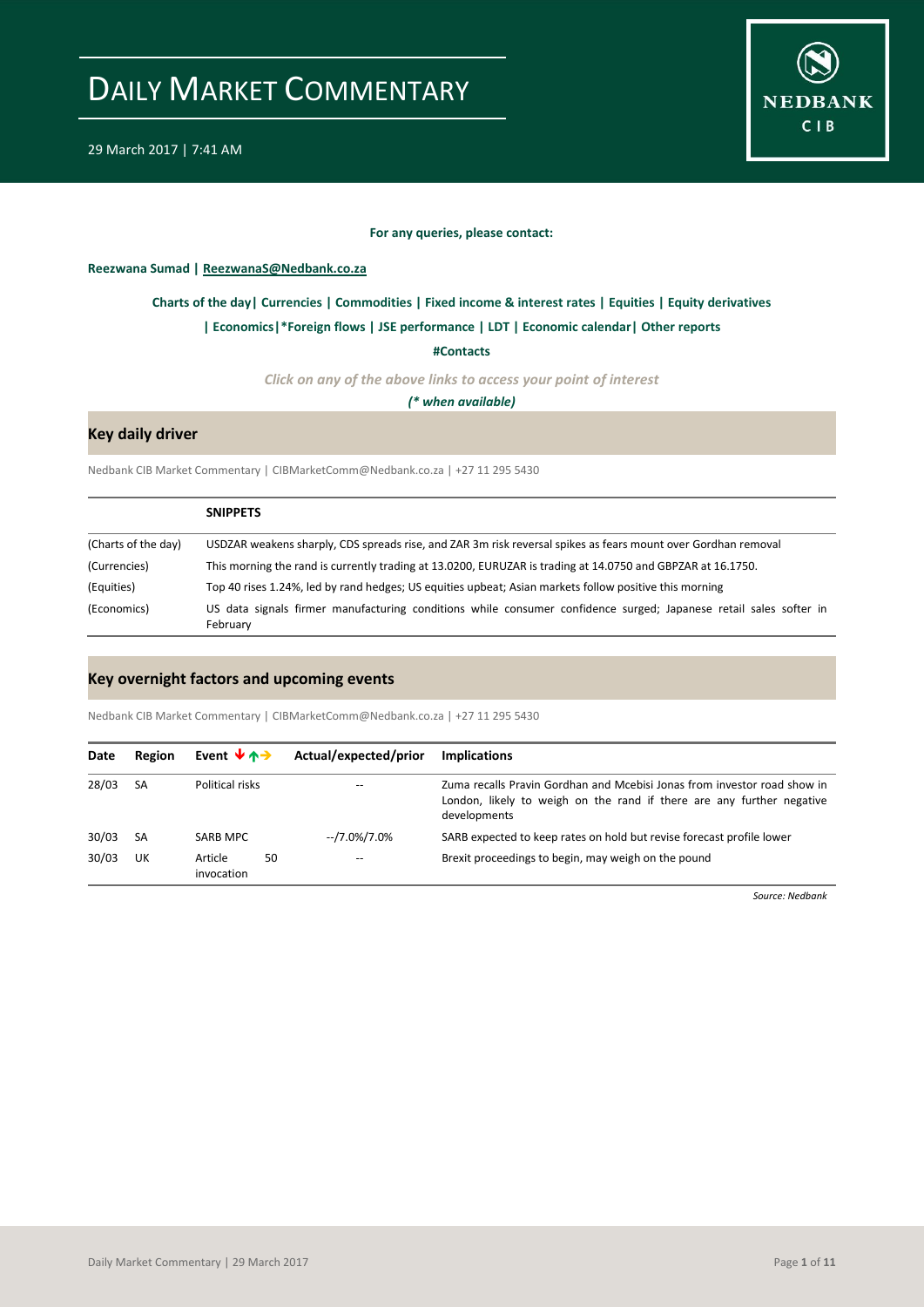### <span id="page-1-0"></span>**Charts of the day** [back to top](#page-0-0) **back to top**

Nedbank CIB Market Commentary | CIBMarketComm@Nedbank.co.za | +27 11 295 5430

- Political risks have escalated locally, with rumours of the imminent removal of Finance Minister Pravin Gordhan and/or his Deputy Mcebisi Jonas making headlines. This after President Zuma recalled the two from an investor road show in London and the US. As a result, the CDS spread surged by almost 22 bps, and is still rising due to the uncertain nature of SA politics. The USDZAR weakened by almost 70-cents since early yesterday. Both the CDS spread and the USDZAR has further upside risk, especially in the face of an uncertain political outlook.
- Given significant support for the rand over the last 15 months, in the face of deteriorating economic and political fundamentals, we are likely to see some support for the rand materialising if the political noise eases – foreign investors may take advantage of oversold technical indicators over the medium term. If the headlines do materialise, there may be some negative reaction from credit ratings agencies, which will hamper the perceived sovereign credit risk. CDS spreads are likely to spike further in such a scenario.
- While the USDZAR and the 3-month risk reversal indicator had diverged for most of this year, both only started trending more closely this week. A spike in the risk reversal indicator would signal a flare up of risks, and possible weakening in the currency. On the CDS spread, the recent political wrangling has only recently resulted in a divergence between the SA CDS and the EM average. This is expected to persist over the near term.
- Technical levels to look out for on the USDZAR cross are support levels around R13.20/\$, the 100% Fibonacci level from the 2016 high. The R13.80/\$ mark will also represent key support, as it is the +2 standard deviation level from the mean of R12.90/\$. Further support levels are around R14.00/\$ and R14.10/\$, which lies around the 76.4% Fibonacci levels. As mentioned, any easing of political risks are likely to yield some reprieve on the USDZAR, close to the mean, and possibly even lower.

#### **USDZAR surges by 70-cents, targets support at R13.20/\$**







*Source: Bloomberg, Nedbank*

### **Sovereign credit risks spikes on the back of local political risks**



*Source: Bloomberg, Nedbank*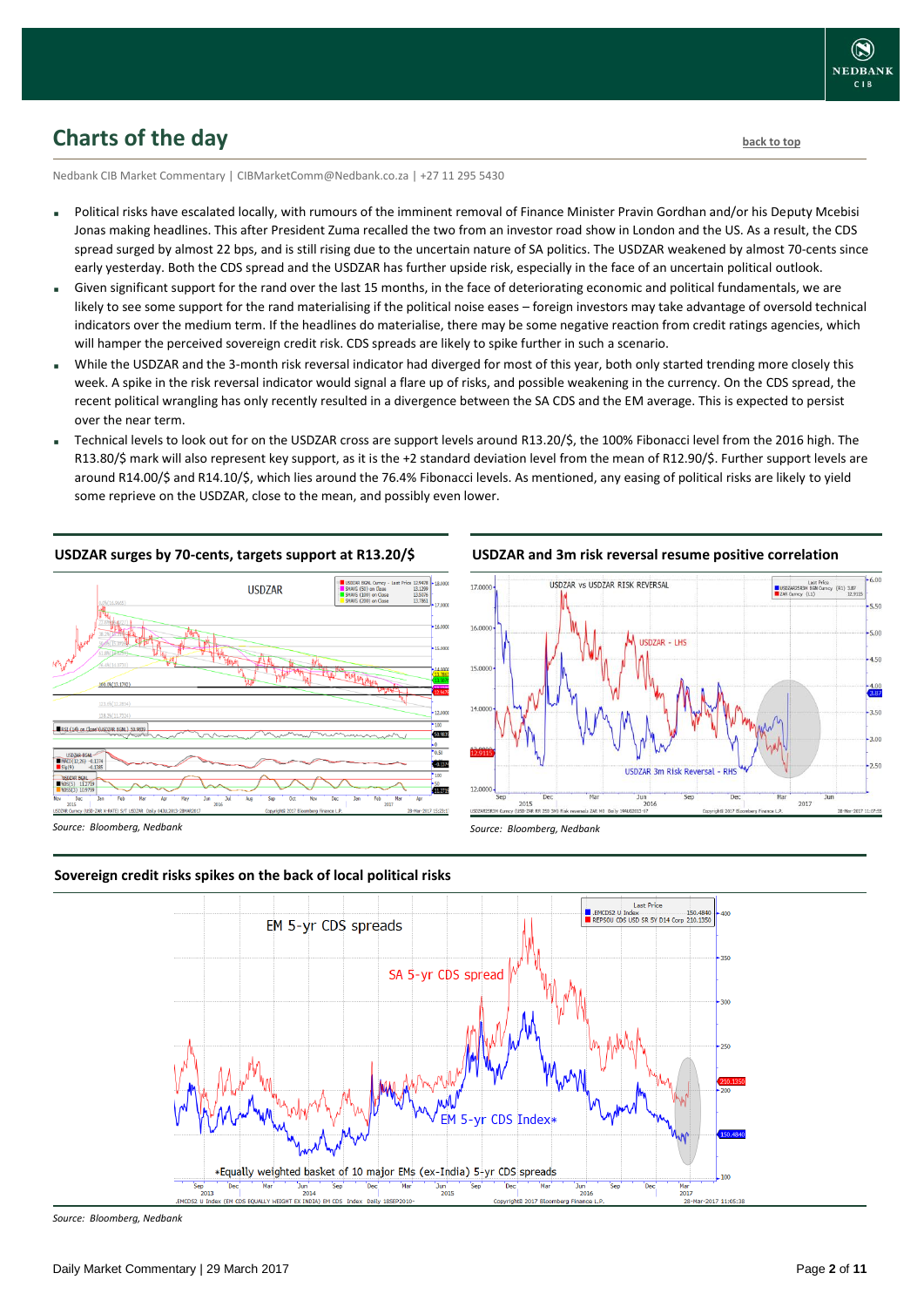### <span id="page-2-0"></span>**Currencies [back to top](#page-0-0)**

Business Banking FX | +27 11 535 4003 | Corporate FX | +2711 535 4002 | Institutional FX | +2711 535 4005

- Yesterday the local session opened with the rand trading in the 12.70's ,but immediate demand for dollars , in a low liquidity environment, this saw the local unit trade to a high of 13.1150 in double quick time. Thereafter the rand did post a modest recovery, by the time of the local close trading at 12.9100.
- This morning the rand is trading at 13.0200, EURUZAR is trading at 14.0750 and GBPZAR at 16.1750.
- On the international front, EURUSD trading consistently above the 1.0800 level, reaching a high of 1.0872, in the overnight session it has sold off to currently trade at 1.0810. Gold held steady throughout yesterday's session around the 1255.00 level, this morning some 7 dollars off, currently at 1248.50.
- Today data releases as follows , locally nothing , from Europe we have French consumer confidence , from the U.K consumer credit and mortgage loan applications , and indications are that Mrs May will be invoking Article 50. From the U.S mortgage applications and pending home sales, as well as a number of FED speakers.
- Local focus remains firmly on the ongoing saga between the Finance minister and the President and the possible cabinet reshuffle and the effects and consequences thereof; as a result liquidity in the foreign exchange markets limited at best and price action erratic and extreme.

|                                 |            | $\overline{\%}\Delta$  | $\Delta_0$                  | %∆                          | <b>Month</b>          |                     |
|---------------------------------|------------|------------------------|-----------------------------|-----------------------------|-----------------------|---------------------|
| <b>Majors</b>                   | Last price | $-1d$                  | <b>MTD</b>                  | <b>YTD</b>                  | trend                 | <b>USD trend</b>    |
| <b>GBPUSD</b>                   | 1.24       | $-0.70$                | $-0.18$                     | 0.44                        | ⊕                     | USD strength        |
| <b>EURUSD</b>                   | 1.08       | $-0.24$                | 1.89                        | 2.76                        | ⇑                     | USD weakness        |
| <b>USDJPY</b>                   | 111.16     | 0.46                   | $-0.70$                     | $-4.96$                     | ⊕                     | <b>USD</b> weakness |
| <b>USDAUD</b>                   | 1.31       | 0.04                   | 0.56                        | $-5.70$                     | ♠                     | USD strength        |
| Rand crosses                    | Last price | $\%$ $\Delta$<br>$-1d$ | $\%$ $\Delta$<br><b>MTD</b> | $\%$ $\Delta$<br><b>YTD</b> | <b>Month</b><br>trend | <b>ZAR</b> trend    |
| <b>USDZAR</b>                   | 13.06      | 0.93                   | $-0.42$                     | $-4.98$                     | ⊕                     | ZAR strength        |
| <b>GBPZAR</b>                   | 16.18      | 0.23                   | $-0.61$                     | $-4.50$                     | ⊕                     | ZAR strength        |
| <b>FURZAR</b>                   | 14.11      | 0.69                   | 1.45                        | $-2.37$                     | ⇑                     | <b>ZAR weakness</b> |
| <b>AUDZAR</b>                   | 9.97       | 0.89                   | $-0.91$                     | 0.68                        | ⊕                     | ZAR strength        |
| ZARJPY                          | 8.51       | $-0.47$                | $-0.27$                     | $-0.17$                     | ⊕                     | ZAR weakness        |
| <b>African FX</b>               | Last price | $\%$ $\Delta$<br>$-1d$ | $\%$ $\Delta$<br><b>MTD</b> | $\%$ $\Delta$<br><b>YTD</b> | Month<br>trend        | <b>ZAR</b> trend    |
| ZARMWK (Malaw ian kw acha)      | 55.61      | $-0.78$                | 0.64                        | 4.97                        | ♠                     | ZAR strength        |
| ZARBWP (Botsw ana pula)         | 0.79       | $-0.48$                | $-0.08$                     | 1.80                        | ⊕                     | <b>ZAR weakness</b> |
| ZARKES (Kenyan shilling)        | 7.88       | $-0.97$                | 0.43                        | 5.66                        | ⇑                     | ZAR strength        |
| ZARMUR (Mauritian rupee)        | 2.70       | $-0.75$                | $-0.13$                     | 3.10                        | ⊕                     | <b>ZAR weakness</b> |
| ZARNGN (Nigerian naira)         | 24.19      | $-0.28$                | 0.61                        | 5.45                        | ⇑                     | ZAR strength        |
| ZARGHS (Ghanian cedi)           | 0.33       | $-0.68$                | $-6.97$                     | 7.23                        | ⊕                     | <b>ZAR weakness</b> |
| ZARZMW (Zambian kw acha)        | 0.73       | $-1.22$                | 0.36                        | 0.37                        | ⇑                     | ZAR strength        |
| ZARMZN (Mozambican metical)     | 5.20       | $-0.89$                | $-2.73$                     | $-0.18$                     | ⊕                     | ZAR weakness        |
| Source: Bloomberg & Nedbank CIB | Time       |                        | 2017/03/29 07:40            |                             |                       |                     |

Possible trading range in the rand today 12.9000 to 13.3000.

*\*Please note that the sign on the % change reflects the change on the headline number. The narrative indicates the trend direction over the month. For trade in any of these currencies, contact our FX dealing desks*



*Source: Bloomberg, Nedbank*



*Source: Bloomberg, Nedbank*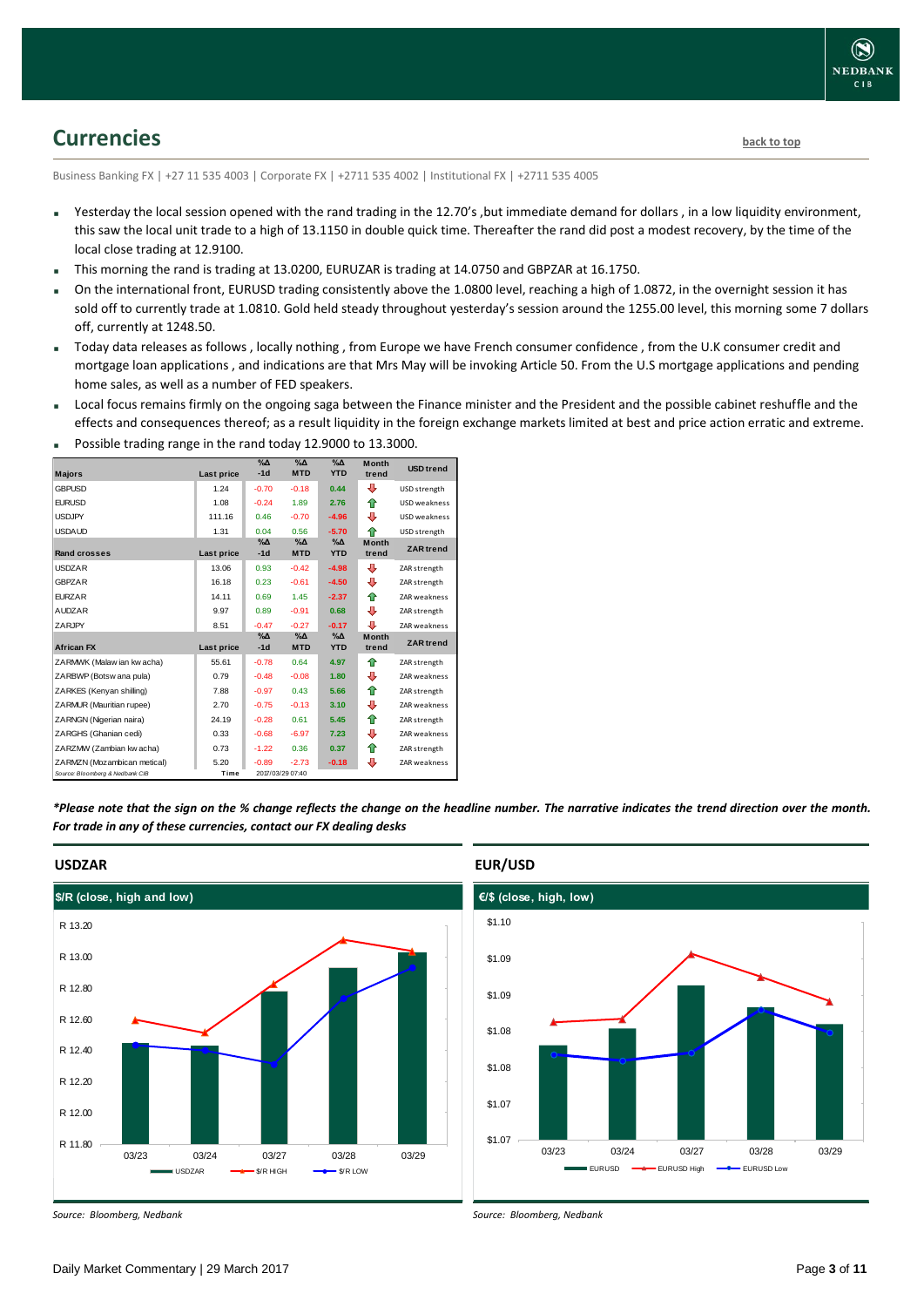### <span id="page-3-0"></span>**Commodities [back to top](#page-0-0)**

Nedbank CIB Market Commentary | CIBMarketComm@Nedbank.co.za | +27 11 295 5430| +27 11 535 4038

- Gold declined by close to \$5/oz. as the dollar firmed up marginally. The price still remains elevated and will likely trend inversely to the dollar unless safe haven demand picks up materially.
- Brent remained roughly unchanged around \$51.5/bbl. The oil price is predisposed to some downside risk as global supplies still exceed demand, and the US inventory overhang continues to build. OPEC comments over the extension of production cuts will have a temporary and short-lived impact on the oil price.

| l Commodities                   | Last price | %Δ<br>$-1d$ | %Δ<br><b>MTD</b> | %Δ<br><b>YTD</b> | <b>Month</b><br>trend |
|---------------------------------|------------|-------------|------------------|------------------|-----------------------|
| Brent near future (\$)          | 51.48      | 0.29        | $-7.39$          | $-9.40$          | ⊕                     |
| WTI crude (\$)                  | 48.55      | 0.37        | $-10.11$         | $-9.62$          | J                     |
| Gold spot (\$)                  | 1 249.13   | $-0.42$     | $-0.58$          | 8.86             | л                     |
| Platinum spot (\$)              | 953.20     | $-0.42$     | $-7.46$          | 5.55             |                       |
| SA w hite maize spot (R)        | 1854.00    | 4.33        | $-33.31$         | $-47.66$         |                       |
| Source: Bloomberg & Nedbank CIB | Time       |             | 2017/03/29 07:25 |                  |                       |

### **Platinum vs Gold**



**Brent Crude vs West Texas Intermediate**



*Source: Bloomberg*

*Source: Bloomberg*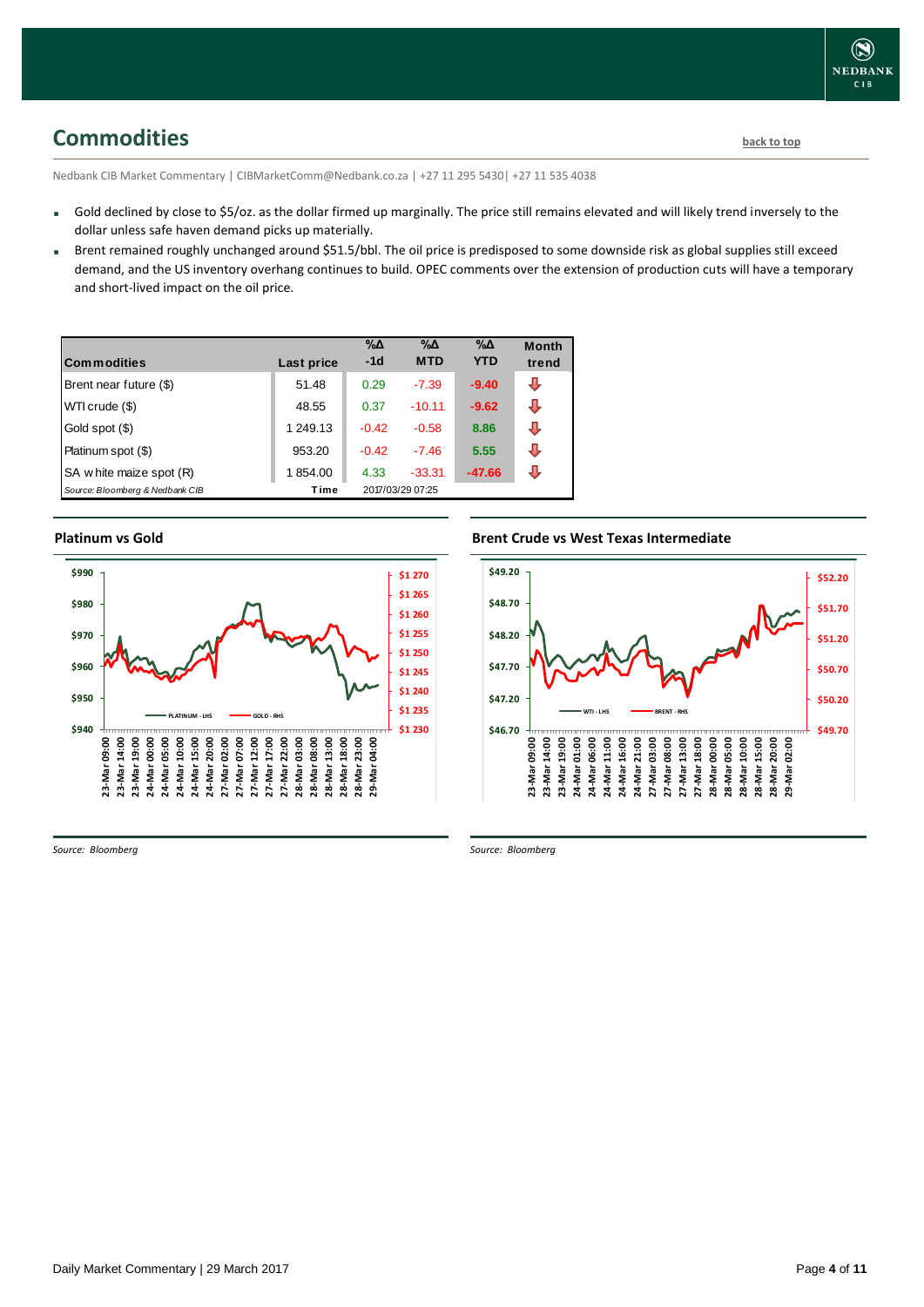### <span id="page-4-0"></span>**Fixed income and interest rates back to the line of the set of the set of the set of the set of the set of the set of the set of the set of the set of the set of the set of the set of the set of the set of the set of th**

Bond flow sales |+2711 535 4021 | Corporate Money Markets | +2711 535 4007 | Business Bank Money Markets | +2711 535 4006

|                                 |                   | Δ              | Δ                | Δ          | <b>Month</b> |
|---------------------------------|-------------------|----------------|------------------|------------|--------------|
| <b>Bonds</b>                    | <b>Last price</b> | 1 <sub>d</sub> | <b>MTD</b>       | <b>YTD</b> | trend        |
|                                 | %                 | bps            | bps              | bps        |              |
| R203-0.5 yrs                    | 7.38              | $-1.10$        | $-0.20$          | $-32.00$   | ⊕            |
| R208-4 yrs                      | 7.87              | 0.60           | $-7.60$          | $-41.40$   | ⊕            |
| R186-9.7 yrs                    | 8.73              | 1.20           | $-5.90$          | $-17.90$   | ⇩            |
| R2048-30.9 yrs                  | 9.56              | 0.70           | $-7.10$          | $-5.90$    | ₽            |
| <b>US 10 yr</b>                 | 2.42              | 0.10           | 2.90             | $-2.50$    | 合            |
| <b>UK 10 yr</b>                 | 1.19              | 2.14           | 3.56             | $-3.79$    | ⇑            |
| German 10 yr                    | 0.39              | $-3.48$        | 86.54            | 121.71     | ♠            |
| Japan 10 yr                     | 0.06              | 6.90           | 10.71            | 34.78      | 全            |
|                                 |                   | Δ              | Δ                | Δ          | <b>Month</b> |
| <b>Money Market</b>             | Last price        | 1 <sub>d</sub> | <b>MTD</b>       | <b>YTD</b> | trend        |
|                                 | $\%$              | bps            | bps              | bps        |              |
| SA repo rate                    | 7.00              | 0.00           | 0.00             | 0.00       |              |
| SA prime rate                   | 10.50             | 0.00           | 0.00             | 0.00       | ⇛            |
| SA CPI (MTD = previous month)   | 6.30              |                | $-30.00$         |            | ₽            |
| SA 3m JIBAR                     | 7.33              | 0.80           | 0.80             | $-2.50$    | ⇑            |
| SA 3m NCD                       | 7.30              | 0.00           | $-5.00$          | $-7.50$    | ⊕            |
| SA 6m NCD                       | 7.93              | 0.00           | 0.00             | $-5.00$    |              |
| SA 12m NCD                      | 8.43              | 0.00           | 7.50             | $-2.50$    | ⇑            |
| US 3m LIBOR                     | 1.15              | 0.06           | 8.79             | 15.40      | 合            |
| UK 3m LIBOR                     | 0.34              | 0.34           | $-1.18$          | $-2.19$    | ⊕            |
| Japan 3m LIBOR                  | $-0.01$           | $-0.92$        | 2.46             | 5.19       | ♠            |
| Source: Bloomberg & Nedbank CIB | Time              |                | 2017/03/29 07:25 |            |              |

|                                  |            | Δ              | Δ                | Δ          | <b>Month</b> |
|----------------------------------|------------|----------------|------------------|------------|--------------|
| <b>FRAs and Swaps</b>            | Last price | 1 <sub>d</sub> | <b>MTD</b>       | <b>YTD</b> | trend        |
|                                  | %          | bps            | bps              | bps        |              |
| 3X6 FRA                          | 7.37       | 3.00           | 4.00             | $-2.00$    | ⇑            |
| 6X9 FRA                          | 7.38       | 5.00           | 5.00             | $-4.00$    | ✿            |
| 9X12 FRA                         | 7.36       | 4.00           | 5.00             | $-9.00$    | ⇑            |
| <b>18X21 FRA</b>                 | 7.41       | 5.75           | 3.75             | $-12.25$   | ⇑            |
| SA 2yr Swap                      | 7.40       | 5.70           | 5.70             | $-6.60$    | ⇮            |
| SA 3yr Swap                      | 7.48       | 5.20           | 6.20             | $-7.60$    | ⇑            |
| SA 5yr Swap                      | 7.74       | 6.50           | 7.00             | $-7.60$    | ⇑            |
| SA 10yr Swap                     | 8.19       | 7.00           | 5.50             | $-15.50$   | ⇑            |
| SA 15yr Swap                     | 8.37       | 7.00           | 7.25             | $-12.00$   | ♠            |
|                                  |            | Δ              | Δ                | Δ          | <b>Month</b> |
| <b>Spreads</b>                   | Last price | 1 <sub>d</sub> | <b>MTD</b>       | <b>YTD</b> | trend        |
|                                  | %          | bps            | bps              | bps        |              |
| 2v10v                            | $-0.80$    | $-1.30$        | 0.20             | 8.90       | ⇑            |
| 3v10v                            | $-0.69$    | $-1.80$        | 0.70             | 7.90       | ⇮            |
| R186-R203                        | 1.33       | 2.00           | $-6.00$          | 13.80      | ⊕            |
| R2048-R186                       | 0.84       | $-0.50$        | $-1.20$          | 12.00      | ⊕            |
| 5y-R186                          | $-1.05$    | 4.60           | 12.20            | 9.60       | ⇮            |
| 10y-R186                         | $-0.60$    | 5.10           | 10.70            | 1.70       | ⇑            |
| 15y-R186                         | $-0.42$    | 5.10           | 12.45            | 5.20       | ⇮            |
| SA 5yr CDS spread - basis points | 210.81     | 19.79          | 20.47            | $-6.19$    | ♠            |
| Source: Bloomberg & Nedbank CIB  | Time       |                | 2017/03/29 07:40 |            |              |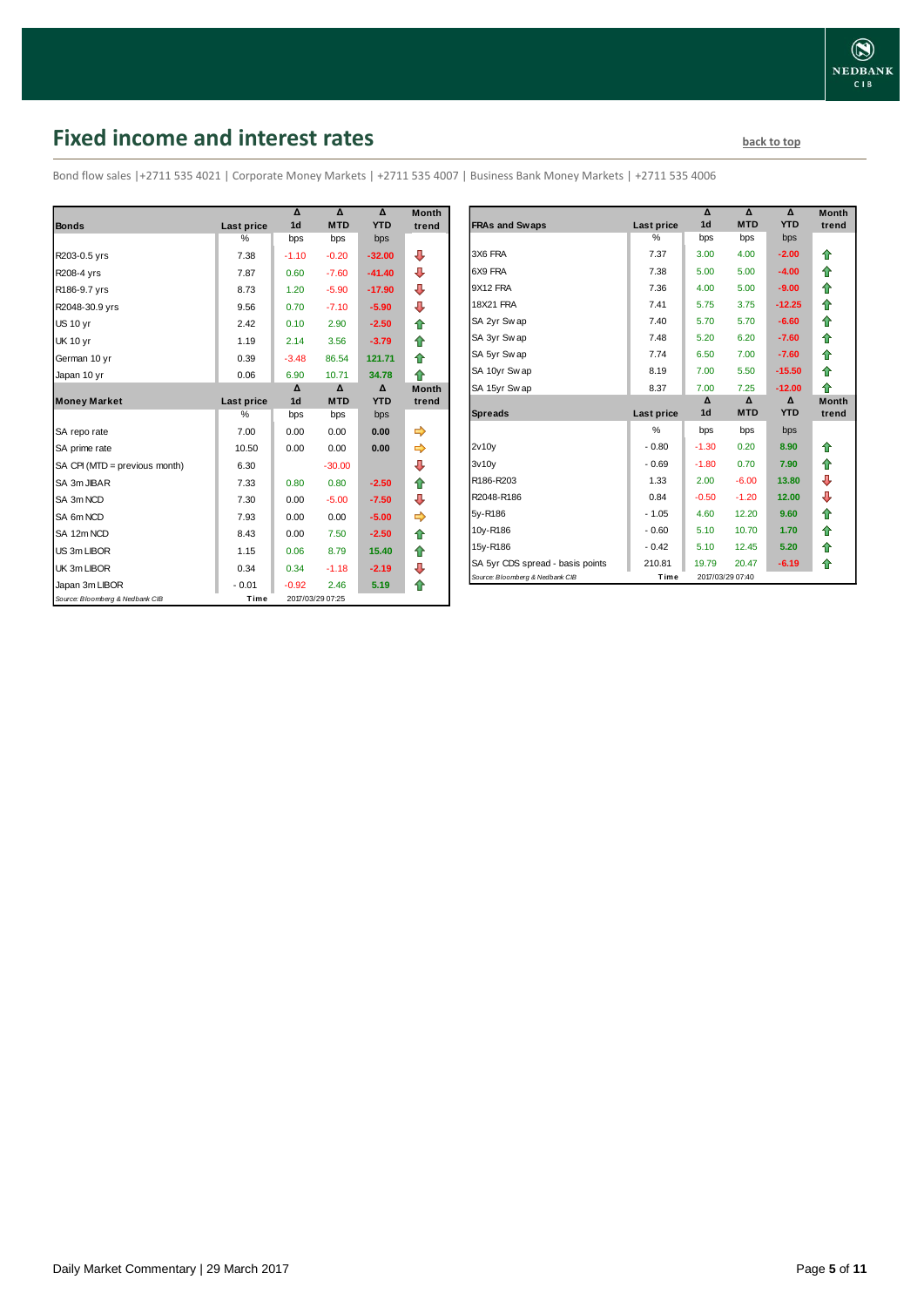### <span id="page-5-0"></span>**Equities [back to top](#page-0-0)**

Cash equities | +2711 535 4030/31

### **South Africa**

- The All Share index started its trading day in positive territory on Tuesday morning as Rand hedges continued to rally from the day before on the back of a weaker Rand. This as investors awaits further news as to why President Jacob Zuma recalled Pravin Gordan from an international roadshow.
- The All Share index held on to it's a gains closing at session highs up 1.13% with Sasol advancing 5.89% and Naspers up 3.11%
- The Platinum & Precious Metals sector led the upside to close 3.06% in the black with the likes of Lonmin and Anglo Platinum jumping 5.56% and 4.68% respectively. On the other hand, General Retailers dropped 1.59%.
- Capitec Bank Holdings advanced 1.38% this after its full-year results came in ahead of estimates showing 18% HEPS growth.
- Value traded at 5pm was around R24.9bn with the currency at R12.87c vs. the USD at the close.

### **UK/Europe**

- European markets closed in the black on Tuesday night with the FTSE 100 up 0.68% and the Cac40 climbing 0.57%
- The bulk of the move came at the back-end of the trading day with the US open, this despite the looming triggering of Brexit expected the following day
- The Euro Stoxx 50 was up 0.81% with the likes of Deutsche Bank and BNP Paribas advancing 2.90% and 2.58% respectively.

### **USA**

- US markets resumed their rally shaking off recent weakness caused by President Donald Trump's failure to repeal Obamacare. Sentiment was buoyed by better than expected consumer confidence data.
- The Dow Jones and S&P 500 both advanced 0.73% on the day with the S&P500 posting its biggest gain in two weeks.
- On the economic data front, the Richmond Fed Manufacturing came in ahead of estimates at 22 index points while wholesale inventories gained 0.4% (m/m)

#### **Asia**

- Asian markets bar Japan have followed their US counterparts higher as the rise in consumer confidence rekindled optimism in the strength of the US economy.
- The Nikkei is down 0.94% following weaker than expected retail sales data while the Hang Seng has gained 0.21%
- The Australian ASX up 0.83% with the likes of BHP Billiton climbing 0.46% and WorleyParsons up 2.98%

|                          |               | $\%$ $\Delta$ | $\%$ $\Delta$    | $\%$ $\Delta$               | <b>Month</b>          |
|--------------------------|---------------|---------------|------------------|-----------------------------|-----------------------|
| <b>Developed Markets</b> | Last price    | $-1d$         | <b>MTD</b>       | <b>YTD</b>                  | trend                 |
| Dow Jones                | 20 701.50     | 0.73          | $-0.53$          | 4.75                        | ⊕                     |
| Nasdaq                   | 5 875.14      | 0.60          | 0.85             | 9.14                        | ⇮                     |
| S&P 500                  | 2 3 5 8.5 7   | 0.73          | $-0.21$          | 5.35                        | ⊕                     |
| DJ Eurostoxx 50          | 3 4 6 5 . 0 7 | 0.81          | 4.38             | 5.30                        | ♠                     |
| <b>DAX</b>               | 12 149.42     | 1.28          | 2.66             | 5.82                        | ♠                     |
| CAC                      | 5 046.20      | 0.57          | 3.86             | 3.78                        | ⇮                     |
| <b>FTSE</b>              | 7 343.42      | 0.68          | 1.10             | 2.81                        | ♠                     |
| ASX200                   | 5873.50       | 0.90          | 2.82             | 3.67                        | ♠                     |
| Nikkei 225               | 19 212.34     | 0.05          | 0.49             | 0.51                        | ♠                     |
| <b>MSCI World</b>        | 1858.88       | 0.74          | 1.10             | 6.15                        | ♠                     |
| <b>Emerging Markets</b>  | Last price    | %Δ<br>$-1d$   | %Δ<br><b>MTD</b> | $\%$ $\Delta$<br><b>YTD</b> | <b>Month</b><br>trend |
| Hang Seng                | 24 383.10     | 0.15          | 2.71             | 10.83                       | ⇑                     |
| Shanghai                 | 3 257.71      | 0.15          | 0.49             | 4.96                        | ⇑                     |
| <b>Brazil Bovespa</b>    | 64 640.45     | 0.52          | $-3.03$          | 7.33                        | ⊕                     |
| India - NSE              | 29 473.10     | 0.22          | 2.54             | 10.69                       | ♠                     |
| <b>Russia Micex</b>      | 2 0 3 2.54    | 0.96          | $-0.16$          | $-8.97$                     | ⊕                     |
| <b>MSCI</b> Emerging     | 970.32        | 0.48          | 3.63             | 12.53                       | ♠                     |
|                          |               | $\%$ $\Delta$ | $\%$ $\Delta$    | $\%$ $\Delta$               | <b>Month</b>          |
| <b>SA Indices</b>        | Last price    | $-1d$         | <b>MTD</b>       | <b>YTD</b>                  | trend                 |
| <b>JSE All Share</b>     | 52 309.23     | 1.13          | 2.27             | 3.27                        | ⇑                     |
| Top 40                   | 45 215.36     | 1.24          | 2.46             | 2.99                        | ♠                     |
| Resi 10                  | 31 323.90     | 2.45          | $-1.04$          | $-2.45$                     | ⊕                     |
| Indi 25                  | 68 443.39     | 1.12          | 4.15             | 6.47                        | ⇑                     |
| Fini 15                  | 15 233.24     | 0.07          | 2.14             | 1.03                        | ⇑                     |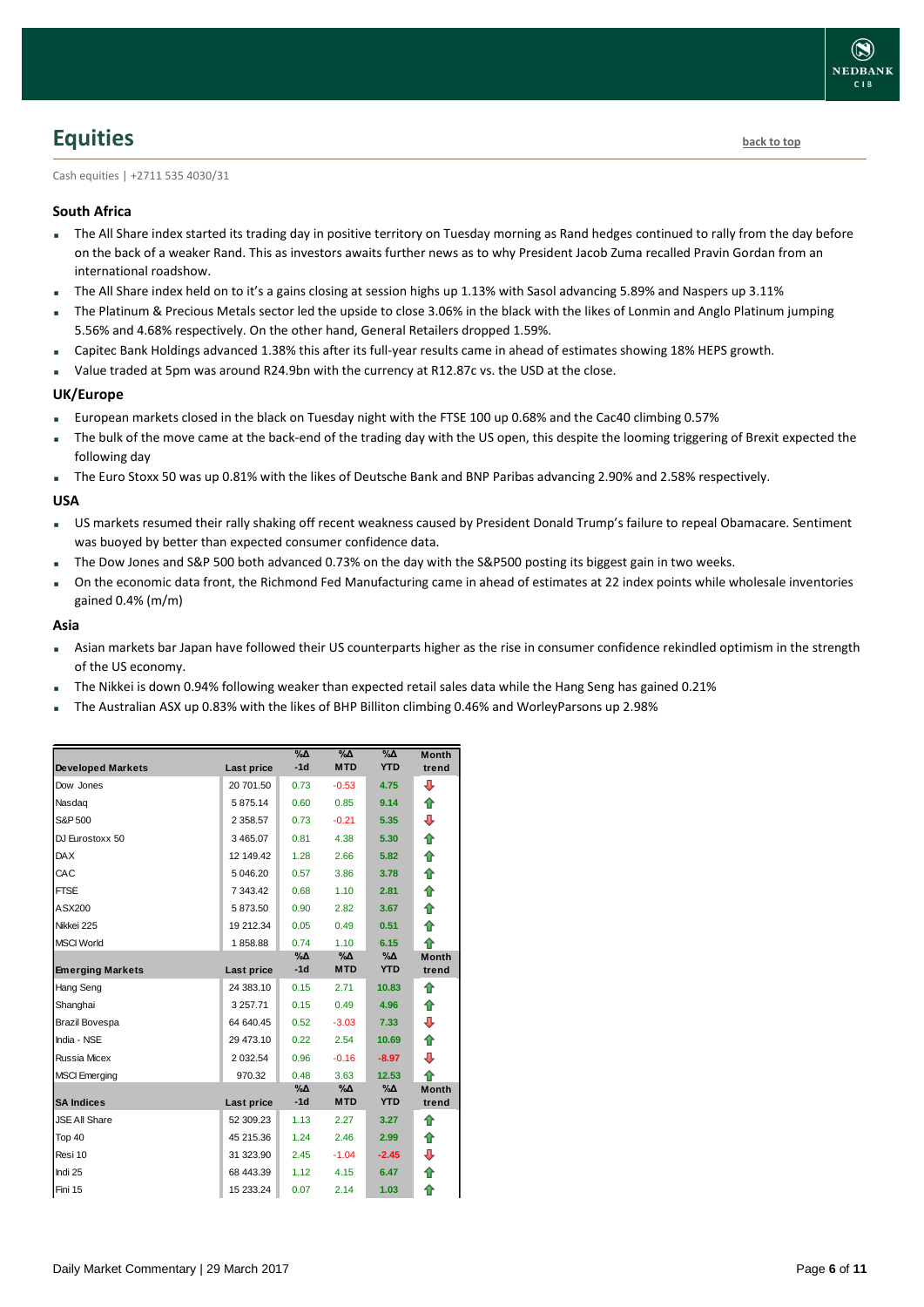

### <span id="page-6-0"></span>**Economics [back to top](#page-0-0)**

Nedbank CIB Market Commentary | CIBMarketComm@Nedbank.co.za | +27 11 295 5430

#### **US**

- Wholesale inventories grew by 0.4% m/m in February, from -0.2% previously, better than expectations of 0.2%. Inventories of both durable and non-durable goods rose in February, due to some build-up in capacity and easing demand in the US during the seasonally slow first quarter. Inventory of motor vehicles surged in February, which may signal a slowdown in consumption of vehicles. Retail sales data has confirmed this slowdown in February.
- S&P CoreLogic house price index rose by 5.73% y/y, from 5.47% previously, better than consensus of 5.6%. This is the fastest pace of growth since 2014 as housing inventories continue to decline as fewer people are willing to sell their homes. This will likely persist, keeping the prices elevated over the medium term.
- Richmond Fed manufacturing index improved to 22 index points, from 17 previously, better than consensus of 15.Shipments, backlogged orders, capacity utilizations, employment and wages all improved. Manufacturing conditions has been improving over the last 3 months on the back of fiscal stimulus expectations, which may disappoint in coming months.
- Consumer confidence in the US surged to 125.6 from 116.1 in February, better than forecasts of 114. Both expectations of the current situation and sentiment of the future improved markedly. Better labour market, household finances and income prospects were noted. More households now plan on buying large durable items compared to a month earlier, despite higher interest rates.

**Synopsis: The Fed will likely continue to sound hawkish this year (data dependent), with the risk of the 3 rate hikes materialising as their dual mandate may be reached. While Q1 may reflect a seasonal slowdown in consumer spending, caution is warranted over the medium term if we see a sustained slowdown real wage growth.**

#### **Japan**

- Japanese retail sales growth eased to 0.1% y/y in February, from 1% previously, worse than forecasts of 0.7%. General merchandise, food, apparel, machinery and equipment sales contracted sharply, while only motor vehicles, fuel and pharmaceutical goods sales surged.
- Household spending in Japan still remains weak, with only a gradual recovery expected this year. Wage growth remains benign and growth is mainly being buoyed by exports and international demand. This is expected to keep the local retail sector downbeat over the medium term.

**Synopsis: The BOJ has further impetus to keep monetary policy accommodative as they combat sluggish growth despite a recent (small) uptick in inflation. Interest rates will likely remain low for as long as inflation shows no evidence of rising to 2%. We expect a weaker yen into year end.**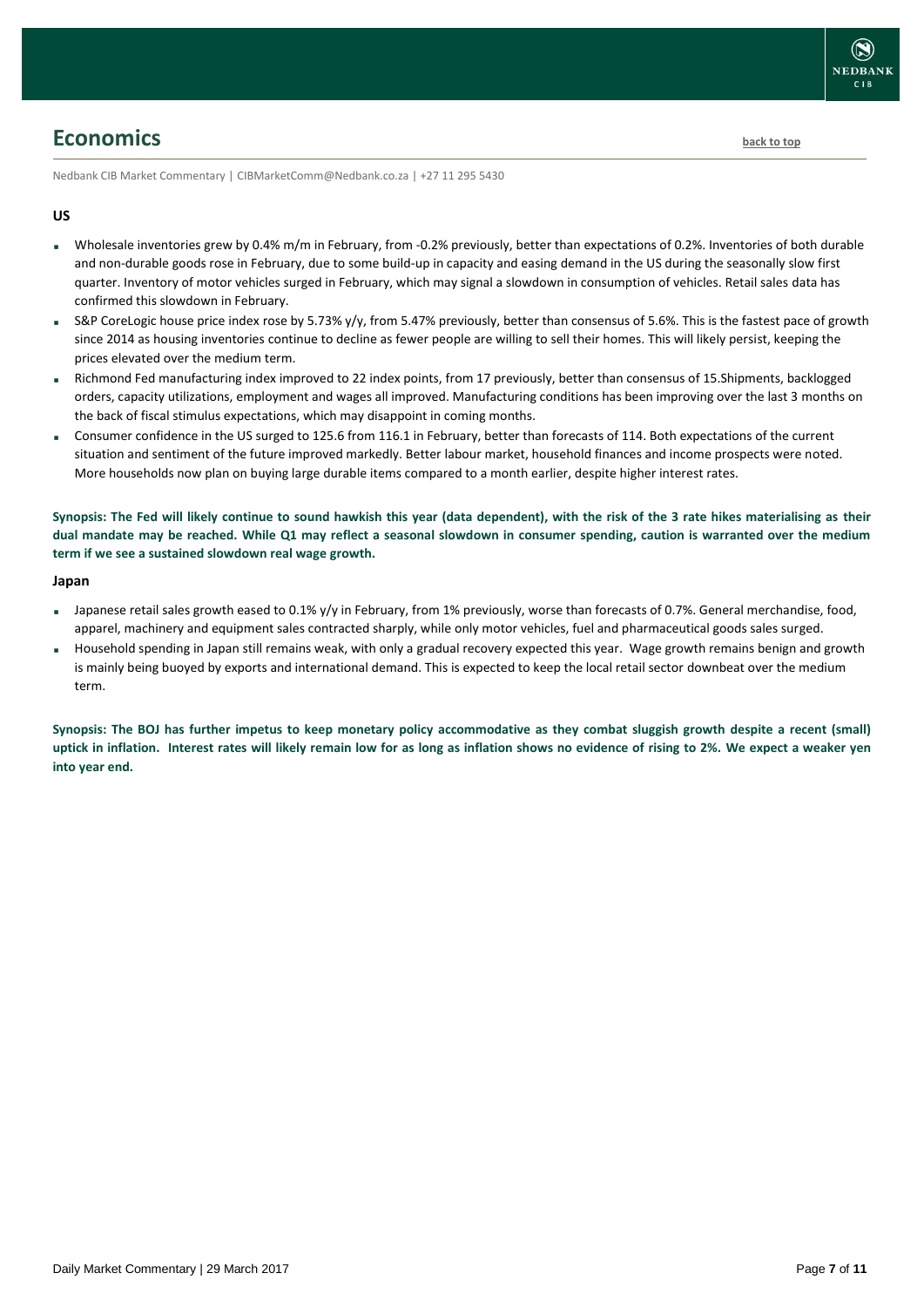# <span id="page-7-0"></span>**JSE performance [back to top](#page-0-0)**

Nedbank CIB Market Commentary | CIBMarketComm@Nedbank.co.za | +27 11 295 5430

|                                       |            | %Δ      | %Δ               | $\overline{\mathsf{A}}$ | <b>Month</b> |
|---------------------------------------|------------|---------|------------------|-------------------------|--------------|
| <b>Top40 constituents</b>             | Last price | -1d     | <b>MTD</b>       | <b>YTD</b>              | trend        |
| AGL: Anglo American Plc               | 196.50     | 1.66    | $-3.49$          | 0.72                    | ⊕            |
| ANG: Anglogold Ashanti Ltd            | 145.31     | $-0.97$ | $-0.21$          | $-4.76$                 | ⊕            |
| APN: Aspen Pharmacare Holdings Lt     | 272.97     | 1.10    | $-3.67$          | $-3.74$                 | ⊕            |
| <b>BGA: Barclays Africa Group Ltd</b> | 150.68     | $-1.80$ | $-0.84$          | $-10.68$                | ⊕            |
| BID: Bid Corp Ltd                     | 266.20     | $-0.39$ | 1.23             | 8.59                    | ⇑            |
| BIL: Bhp Billiton Plc                 | 198.21     | 2.88    | $-5.13$          | $-9.36$                 | ⊕            |
| BTI: British American Tobacco Plc     | 844.36     | 0.64    | 2.81             | 8.44                    | ⇑            |
| BVT: Bidvest Group Ltd                | 161.42     | $-1.57$ | 4.13             | $-10.94$                | ⇑            |
| CFR : Financiere Richemont-Dep Rec    | 101.28     | 0.95    | 6.02             | 11.62                   | ⇑            |
| DSY: Discovery Ltd                    | 133.60     | $-0.34$ | 8.62             | 16.68                   | ⇑            |
| FFA: Fortress Income Fund Ltd-A       | 16.97      | $-0.59$ | $-2.47$          | 2.41                    | J            |
| FFB: Fortress Income Fund Ltd         | 33.14      | $-0.84$ | $-4.93$          | 2.51                    | ⊕            |
| <b>FSR: Firstrand Ltd</b>             | 50.21      | $-0.75$ | 0.99             | $-5.57$                 | ⇑            |
| GFI: Gold Fields Ltd                  | 46.38      | 0.28    | 15.23            | 6.40                    | ⇑            |
| GRT : Grow thpoint Properties Ltd     | 26.25      | $-0.19$ | $-0.87$          | 1.39                    | ⊕            |
| IMP: Impala Platinum Holdings Ltd     | 44.15      | 1.49    | 0.25             | 3.30                    |              |
| INL: Investec Ltd                     | 95.35      | 0.74    | 3.42             | 5.07                    | ⇑            |
| <b>INP:</b> Invested Plc              | 94.80      | 1.01    | 2.46             | 4.46                    | ⇑            |
| <b>ITU: Intu Properties Plc</b>       | 44.07      | 0.30    | $-5.19$          | $-6.19$                 | ⊕            |
| LHC: Life Healthcare Group Holdin     | 31.35      | 3.79    | $-6.43$          | $-3.82$                 | ⊕            |
| MEI: Mediclinic International Plc     | 125.18     | 1.92    | 4.04             | $-3.71$                 | ⇑            |
| MND: Mondi Ltd                        | 311.86     | 0.96    | 3.77             | 11.38                   | ⇑            |
| MNP: Mondi Plc                        | 311.72     | 1.09    | 2.76             | 11.84                   | ⇑            |
| MRP: Mr Price Group Ltd               | 167.11     | $-2.84$ | $-1.70$          | 4.74                    | J            |
| MTN: Mtn Group Ltd                    | 123.55     | $-0.31$ | 3.14             | $-2.08$                 | ⇑            |
| NED: Nedbank Group Ltd                | 256.50     | $-0.08$ | 4.69             | 7.71                    | ⇑            |
| NPN: Naspers Ltd-N Shs                | 2 305.49   | 3.11    | 9.91             | 14.47                   | ⇑            |
| NTC: Netcare Ltd                      | 30.35      | $-0.33$ | $-4.56$          | -4.68                   | J            |
| OML: Old Mutual Plc                   | 35.00      | 0.34    | $-0.31$          | 1.63                    | J            |
| RDF: Redefine Properties Ltd          | 11.16      | 0.27    | 2.67             | $-0.27$                 | ⇑            |
| REI: Reinet Investments Sa-Dr         | 28.45      | 0.42    | 1.32             | 6.16                    | t            |
| REM: Remgro Ltd                       | 212.00     | $-1.17$ | $-5.06$          | $-4.95$                 | ⇩            |
| RMH: Rmb Holdings Ltd                 | 62.75      | $-0.21$ | $-1.04$          | $-5.50$                 | ⇩            |
| SAP: Sappi Limited                    | 89.51      | 2.45    | 9.41             | $-0.49$                 | ⇮            |
| SBK: Standard Bank Group Ltd          | 155.27     | 0.82    | 8.42             | 2.32                    | ⇑            |
| SHP: Shoprite Holdings Ltd            | 202.20     | 0.48    | 6.84             | 17.93                   | ⇮            |
| SLM: Sanlam Ltd                       | 69.50      | $-0.04$ | 2.55             | 10.49                   | ⇮            |
| SNH: Steinhoff International H Nv     | 63.65      | 1.35    | $-8.85$          | $-10.70$                | ⊕            |
| SOL: Sasol Ltd                        | 382.21     | 5.89    | 2.47             | $-4.18$                 | ⇑            |
| TBS : Tiger Brands Ltd                | 414.50     | $-0.41$ | $-0.84$          | 4.19                    | ⇩            |
| TRU: Truw orths International Ltd     | 89.40      | $-1.43$ | 2.55             | 12.21                   | ⇮            |
| VOD: Vodacom Group Ltd                | 154.98     | 0.06    | 4.55             | 1.69                    | ⇑            |
| WHL: Woolw orths Holdings Ltd         | 72.07      | $-2.13$ | 2.96             | 1.48                    | ⇑            |
| Source: Bloomberg & Nedbank CIB       | Time       |         | 2017/03/29 07:25 |                         |              |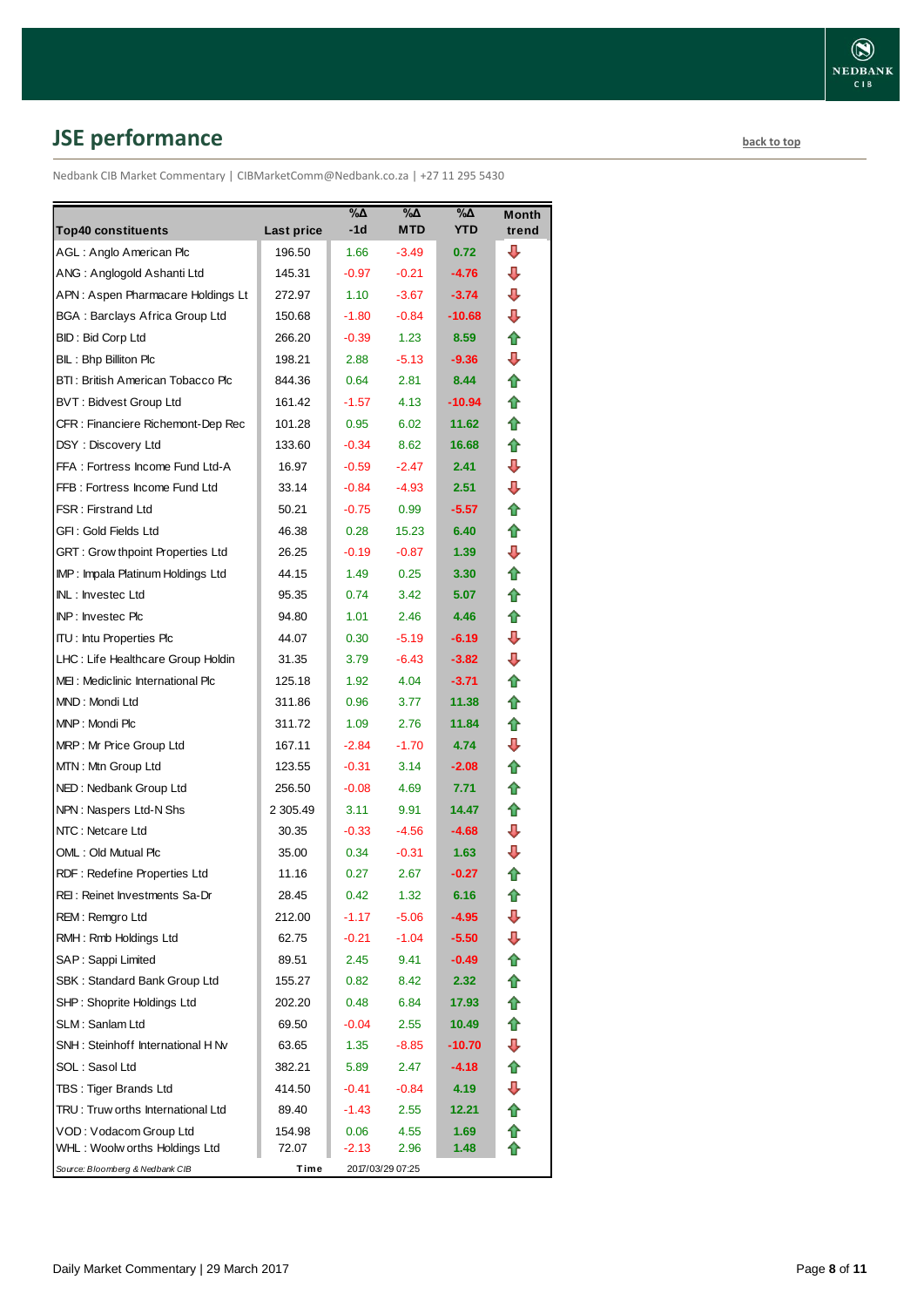## <span id="page-8-0"></span>**Economic calendar [back to top](#page-0-0) back to top**

Nedbank CIB Market Commentary | CIBMarketComm@Nedbank.co.za | +27 11 295 5430

| Time   | Country Event |                                  | Period | <b>Survey</b>                         | Actual                   | Prior            | Revised                  |
|--------|---------------|----------------------------------|--------|---------------------------------------|--------------------------|------------------|--------------------------|
| 28-Mar |               |                                  |        |                                       |                          |                  |                          |
| 11:30  | SA            | Non-Farm Payrolls QoQ            | 4Q     | $\overline{\phantom{m}}$              | $\overline{\phantom{a}}$ | 1.00%            | $\overline{\phantom{a}}$ |
| 11:30  | SA            | Non-Farm Payrolls YoY            | 4Q     | $\overline{\phantom{m}}$              | $-$                      | 0.90%            | $\qquad \qquad -$        |
| 14:30  | US            | Wholesale Inventories MoM        | Feb P  | 0.20%                                 | 0.40%                    | $-0.20%$         | $\overline{\phantom{a}}$ |
| 15:00  | US            | S&P CoreLogic CS 20-City YoY NSA | Jan    | 5.65%                                 | 5.73%                    | 5.58%            | 5.47%                    |
| 16:00  | US            | Conf. Board Consumer Confidence  | Mar    | 113.6                                 | $\overline{\phantom{a}}$ | 114.8            | $\overline{\phantom{a}}$ |
| 16:00  | US            | Richmond Fed Manufact, Index     | Mar    | 15                                    | $-$                      | 17               |                          |
| 29-Mar |               |                                  |        |                                       |                          |                  |                          |
| 01:50  | <b>JN</b>     | <b>Retail Trade YoY</b>          | Feb    | 0.70%                                 | $\overline{\phantom{a}}$ | 1.00%            | $- -$                    |
| 01:50  | JN            | <b>Retail Sales MoM</b>          | Feb    | 0.30%                                 | $\hspace{0.05cm} -$      | 0.50%            | 0.20%                    |
| 10:30  | UK            | Net Consumer Credit              | Feb    | $\overline{\phantom{m}}$              | $\hspace{0.05cm} -$      | 1.4 <sub>b</sub> | $\overline{\phantom{a}}$ |
| 10:30  | UK            | Net Lending Sec. on Dwellings    | Feb    | $\overline{\phantom{a}}$              | $-$                      | 3.4 <sub>b</sub> | $\overline{\phantom{a}}$ |
| 10:30  | UK            | Mortgage Approvals               | Feb    | 70.0k                                 | $-$                      | 69.9k            | $- -$                    |
| 10:30  | UK            | Money Supply M4 MoM              | Feb    | $\hspace{0.05cm}$ – $\hspace{0.05cm}$ | $-$                      | 0.90%            | $\qquad \qquad -$        |
| 10:30  | UK            | M4 Money Supply YoY              | Feb    | $\hspace{0.05cm}$ – $\hspace{0.05cm}$ | $-$                      | 7.00%            | --                       |
| 13:00  | US            | <b>MBA Mortgage Applications</b> | 42818  | $\overline{\phantom{a}}$              | $-$                      | $-2.70%$         | $\qquad \qquad -$        |

*Source: Bloomberg*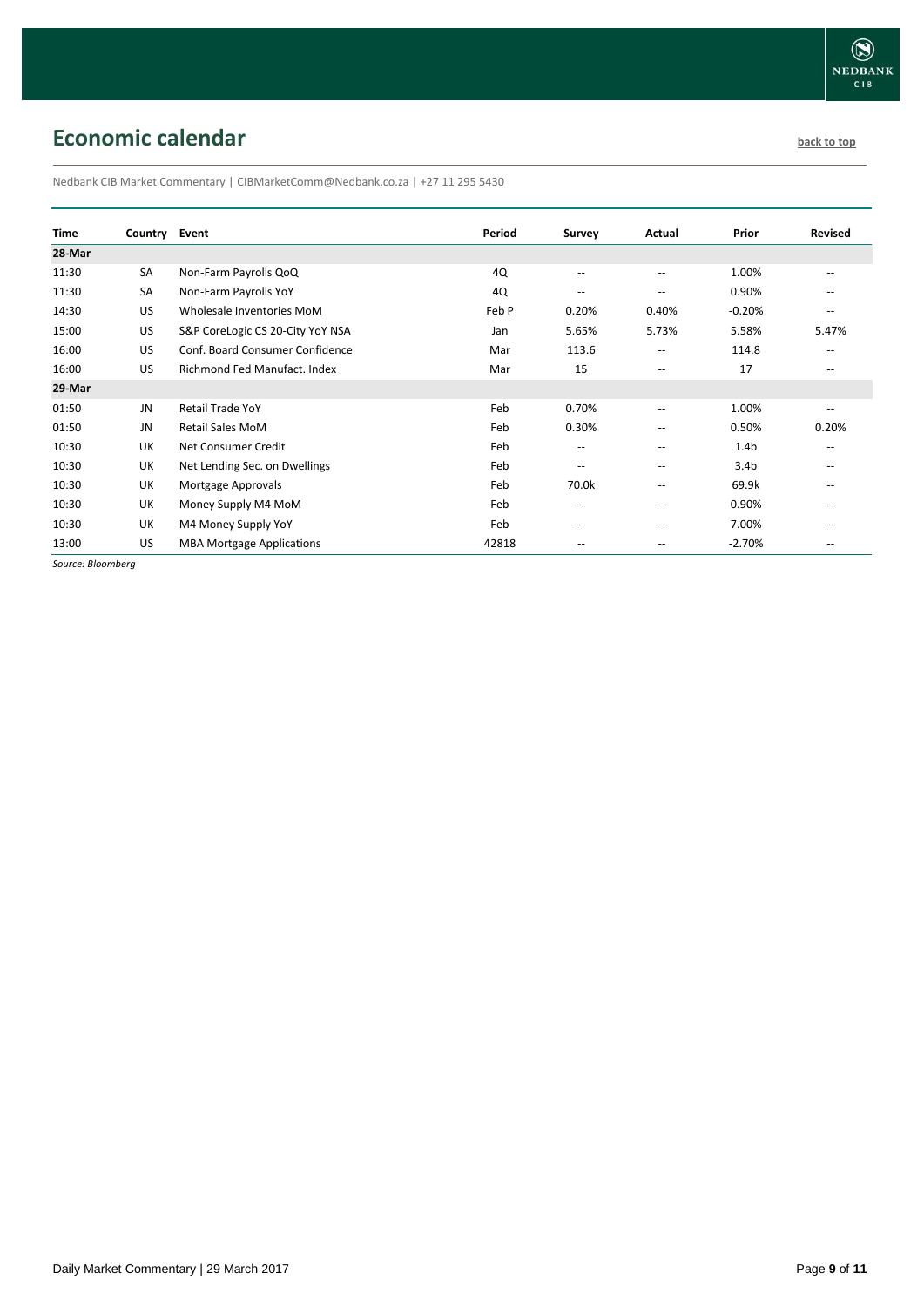### <span id="page-9-0"></span>**Contacts**

**Treasury: Economic Analyst Reezwana Sumad** (011) 294 1753

**ALM Portfolio Management** (011) 535 4042

**Equities Sales and Distribution** (011) 535 4030/31

**Forex Institutional Sales Desk** (011) 535 4005

**Interest Rate Swaps & FRA's Trading** (011) 535 4004

**Money Market Institutional Sales Desk** (011) 535 4008

**Bond Trading** (011) 535 4021

**Forex Business Banking Sales Desk** (011) 535 4003

**Forex Retail Sales Desk** (011) 535 4020

**Money Market Business Banking Sales Desk** (011) 535 4006

**Non Soft & Soft Commodities Trading** (011) 535 4038

**Credit Derivatives**  (011) 535 4047

**Forex Corporate Sales Desk** JHB (011) 535 4002; DBN (031) 327 3000; CTN (021) 413 9300

**Inflation Trading** (011) 535 4026

**Money Market Corporate Sales Desk** JHB (011) 535 4007; DBN (031) 327 3000; CTN (021) 413 9300

**Preference shares desk** (011) 535 4072